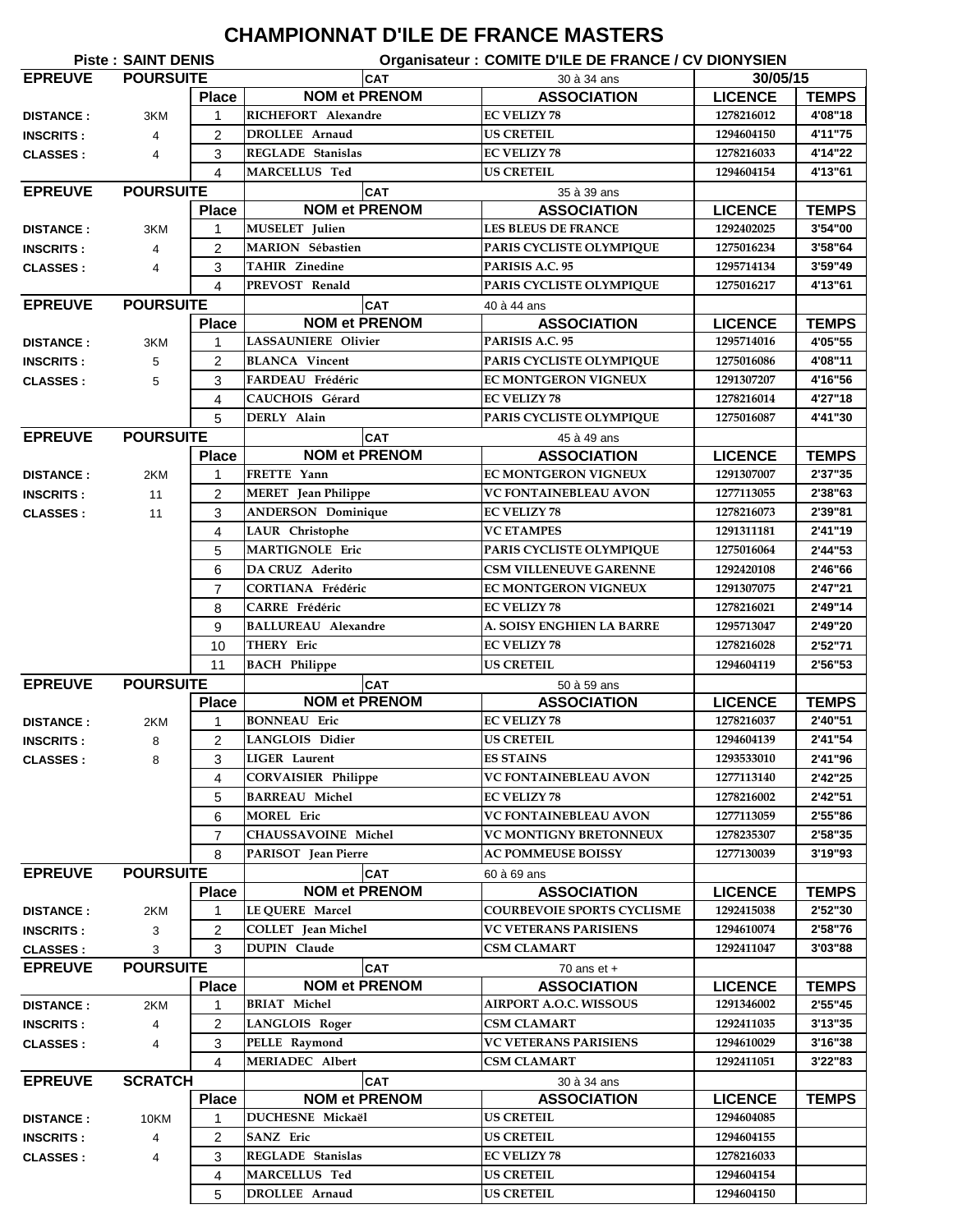| <b>EPREUVE</b><br><b>SCRATCH</b> |                          |                | <b>CAT</b>                               |  | 35 à 39 ans                       |                    |              |
|----------------------------------|--------------------------|----------------|------------------------------------------|--|-----------------------------------|--------------------|--------------|
|                                  |                          | <b>Place</b>   | <b>NOM et PRENOM</b>                     |  | <b>ASSOCIATION</b>                | <b>LICENCE</b>     | <b>TEMPS</b> |
| <b>DISTANCE:</b>                 | 10KM                     | $\mathbf 1$    | <b>TAHIR Zinedine</b>                    |  | PARISIS A.C. 95                   | 1295714134         |              |
| <b>INSCRITS:</b>                 | $\overline{7}$           | $\overline{2}$ | <b>MARION</b> Sébastien                  |  | PARIS CYCLISTE OLYMPIQUE          | 1275016234         |              |
| <b>CLASSES:</b>                  | $\overline{7}$           | 3              | MUSELET Julien                           |  | <b>LES BLEUS DE FRANCE</b>        | 1292402025         |              |
|                                  |                          | 4              | <b>VERMONT</b> Samuel                    |  | <b>COURBEVOIE SPORTS CYCLISME</b> | 1292415077         |              |
|                                  |                          | 5              | PEUVRIER Olivier                         |  | <b>EC VELIZY 78</b>               | 1278216015         |              |
|                                  |                          | 6              | VANVYNCKT Michel                         |  | EC MONTGERON VIGNEUX              | 1291307289         |              |
|                                  |                          | $\overline{7}$ | PREVOST Renald                           |  | PARIS CYCLISTE OLYMPIQUE          | 1275016217         |              |
| <b>EPREUVE</b>                   | <b>SCRATCH</b>           |                | <b>CAT</b>                               |  | 40 à 44 ans                       |                    |              |
|                                  |                          | <b>Place</b>   | <b>NOM et PRENOM</b>                     |  | <b>ASSOCIATION</b>                | <b>LICENCE</b>     | <b>TEMPS</b> |
| <b>DISTANCE:</b>                 | 10KM                     | 1              | <b>BLANCA</b> Vincent                    |  | PARIS CYCLISTE OLYMPIQUE          | 1275016086         |              |
| <b>INSCRITS:</b>                 | 3                        | $\overline{c}$ | <b>LASSAUNIERE Olivier</b>               |  | PARISIS A.C. 95                   | 1295714016         |              |
| <b>CLASSES:</b>                  | 3                        | 3              | CAUCHOIS Gérard                          |  | <b>EC VELIZY 78</b>               | 1278216014         |              |
| <b>EPREUVE</b>                   | <b>SCRATCH</b>           |                | <b>CAT</b>                               |  | 50 à 59 ans                       |                    |              |
|                                  |                          | <b>Place</b>   | <b>NOM et PRENOM</b>                     |  | <b>ASSOCIATION</b>                | <b>LICENCE</b>     | <b>TEMPS</b> |
| <b>DISTANCE:</b>                 | 7KM500                   | $\mathbf{1}$   | <b>LIGER</b> Laurent                     |  | <b>ES STAINS</b>                  | 1293533010         |              |
| <b>INSCRITS:</b>                 | 9                        | 2              | <b>CORVAISIER Philippe</b>               |  | VC FONTAINEBLEAU AVON             | 1277113140         |              |
| <b>CLASSES:</b>                  | 9                        | 3              | <b>BARREAU Michel</b>                    |  | <b>EC VELIZY 78</b>               | 1278216002         |              |
|                                  |                          | 4              | LASSAUNIERE Olivier                      |  | PARISIS A.C. 95                   | 1295714016         |              |
|                                  |                          | 5              | SANZ Eric                                |  | <b>US CRETEIL</b>                 | 1294604155         |              |
|                                  |                          | 6              | CAUCHOIS Gérard                          |  | <b>EC VELIZY 78</b>               | 1278216014         |              |
|                                  |                          | $\overline{7}$ | <b>VERMONT</b> Samuel                    |  | <b>COURBEVOIE SPORTS CYCLISME</b> | 1292415077         |              |
|                                  |                          | 8              |                                          |  | <b>EC VELIZY 78</b>               | 1278216015         |              |
|                                  |                          | 9              | PEUVRIER Olivier<br><b>MARCELLUS Ted</b> |  | <b>US CRETEIL</b>                 | 1294604154         |              |
|                                  |                          | 10             | VANVYNCKT Michel                         |  | <b>EC MONTGERON VIGNEUX</b>       | 1291307289         |              |
|                                  |                          | 11             | <b>DROLLEE</b> Arnaud                    |  | <b>US CRETEIL</b>                 | 1294604150         |              |
|                                  |                          | 12             | PREVOST Renald                           |  | PARIS CYCLISTE OLYMPIQUE          | 1275016217         |              |
| <b>EPREUVE</b>                   | <b>SCRATCH</b>           |                | <b>CAT</b>                               |  | 60 à 70 ans et +                  |                    |              |
|                                  |                          | <b>Place</b>   | <b>NOM et PRENOM</b>                     |  | <b>ASSOCIATION</b>                | <b>LICENCE</b>     | <b>TEMPS</b> |
| <b>DISTANCE:</b>                 | 5KM                      | 1              | MUSELET Christian                        |  | <b>COURBEVOIE SPORTS CYCLISME</b> | 1292415009         |              |
| <b>INSCRITS:</b>                 | $\overline{7}$           | $\overline{c}$ | <b>BRIAT Michel</b>                      |  | <b>AIRPORT A.O.C. WISSOUS</b>     | 1291346002         |              |
| <b>CLASSES:</b>                  | $\overline{7}$           | 3              | <b>DUPIN</b> Claude                      |  | <b>CSM CLAMART</b>                | 1292411047         |              |
|                                  |                          | 4              | LE QUERE Marcel                          |  | <b>COURBEVOIE SPORTS CYCLISME</b> | 1292415038         |              |
|                                  |                          | 5              | <b>LANGLOIS Roger</b><br>MERIADEC Albert |  | <b>CSM CLAMART</b>                | 1292411035         |              |
|                                  |                          | 6              |                                          |  | <b>CSM CLAMART</b>                | 1292411051         |              |
|                                  |                          | 7              | NICOLOSI Joseph                          |  | <b>VC BROU</b>                    | 1277140023         |              |
| <b>EPREUVE</b>                   | <b>COURSE AUX POINTS</b> |                | <b>CAT</b>                               |  | 30 à 39 ans                       | samedi 30 mai 2015 |              |
|                                  |                          | <b>Place</b>   | <b>NOM et PRENOM</b>                     |  | <b>ASSOCIATION</b>                | <b>LICENCE</b>     | <b>TEMPS</b> |
| <b>DISTANCE:</b>                 | 25KM                     | $\mathbf{1}$   | <b>MUSELET</b> Julien                    |  | <b>LES BLEUS DE FRANCE</b>        | 1292402025         |              |
| <b>INSCRITS:</b>                 | 11                       | 2              | <b>DUCHESNE Mickaël</b>                  |  | <b>US CRETEIL</b>                 | 1294604085         |              |
| <b>CLASSES:</b>                  | 8                        | 3              | <b>TAHIR Zinedine</b>                    |  | PARISIS A.C. 95                   | 1295714134         |              |
|                                  |                          | 4              | PEUVRIER Olivier                         |  | <b>EC VELIZY 78</b>               | 1278216015         |              |
|                                  |                          | 5              | SANZ Eric                                |  | US CRETEIL                        | 1294604155         |              |
|                                  |                          | 6              | VANVYNCKT Michel                         |  | <b>EC MONTGERON VIGNEUX</b>       | 1291307289         |              |
|                                  |                          | 7              | <b>REGLADE</b> Stanislas                 |  | <b>EC VELIZY 78</b>               | 1278216033         |              |
|                                  |                          | 8              | <b>MARCELLUS Ted</b>                     |  | US CRETEIL                        | 1294604154         |              |
| <b>EPREUVE</b>                   | <b>COURSE AUX POINTS</b> |                | <b>CAT</b>                               |  | 30 à 34 ans                       |                    |              |
|                                  |                          | <b>Place</b>   | <b>NOM et PRENOM</b>                     |  | <b>ASSOCIATION</b>                | <b>LICENCE</b>     | <b>TEMPS</b> |
| <b>DISTANCE:</b>                 | 25KM                     | 1              | MUSELET Julien                           |  | <b>LES BLEUS DE FRANCE</b>        | 1292402025         |              |
| <b>INSCRITS:</b>                 |                          | 2              | <b>TAHIR Zinedine</b>                    |  | PARISIS A.C. 95                   | 1295714134         |              |
| <b>CLASSES:</b>                  | 4                        | 3              | PEUVRIER Olivier                         |  | <b>EC VELIZY 78</b>               | 1278216015         |              |
|                                  |                          | 4              | VANVYNCKT Michel                         |  | EC MONTGERON VIGNEUX              | 1291307289         |              |
| <b>EPREUVE</b>                   | <b>COURSE AUX POINTS</b> |                | <b>CAT</b>                               |  | 35 à 39 ans                       |                    |              |
|                                  |                          | <b>Place</b>   | <b>NOM et PRENOM</b>                     |  | <b>ASSOCIATION</b>                | <b>LICENCE</b>     | <b>TEMPS</b> |
| <b>DISTANCE:</b>                 | 25KM                     | 1              | <b>DUCHESNE Mickaël</b>                  |  | <b>US CRETEIL</b>                 | 1294604085         |              |
| <b>INSCRITS:</b>                 | 5                        | 2              | SANZ Eric                                |  | US CRETEIL                        | 1294604155         |              |
| <b>CLASSES:</b>                  | 4                        | 3              | <b>REGLADE</b> Stanislas                 |  | <b>EC VELIZY 78</b>               | 1278216033         |              |
|                                  |                          | 4              | MARCELLUS Ted                            |  | <b>US CRETEIL</b>                 | 1294604154         |              |
|                                  |                          |                |                                          |  |                                   |                    |              |